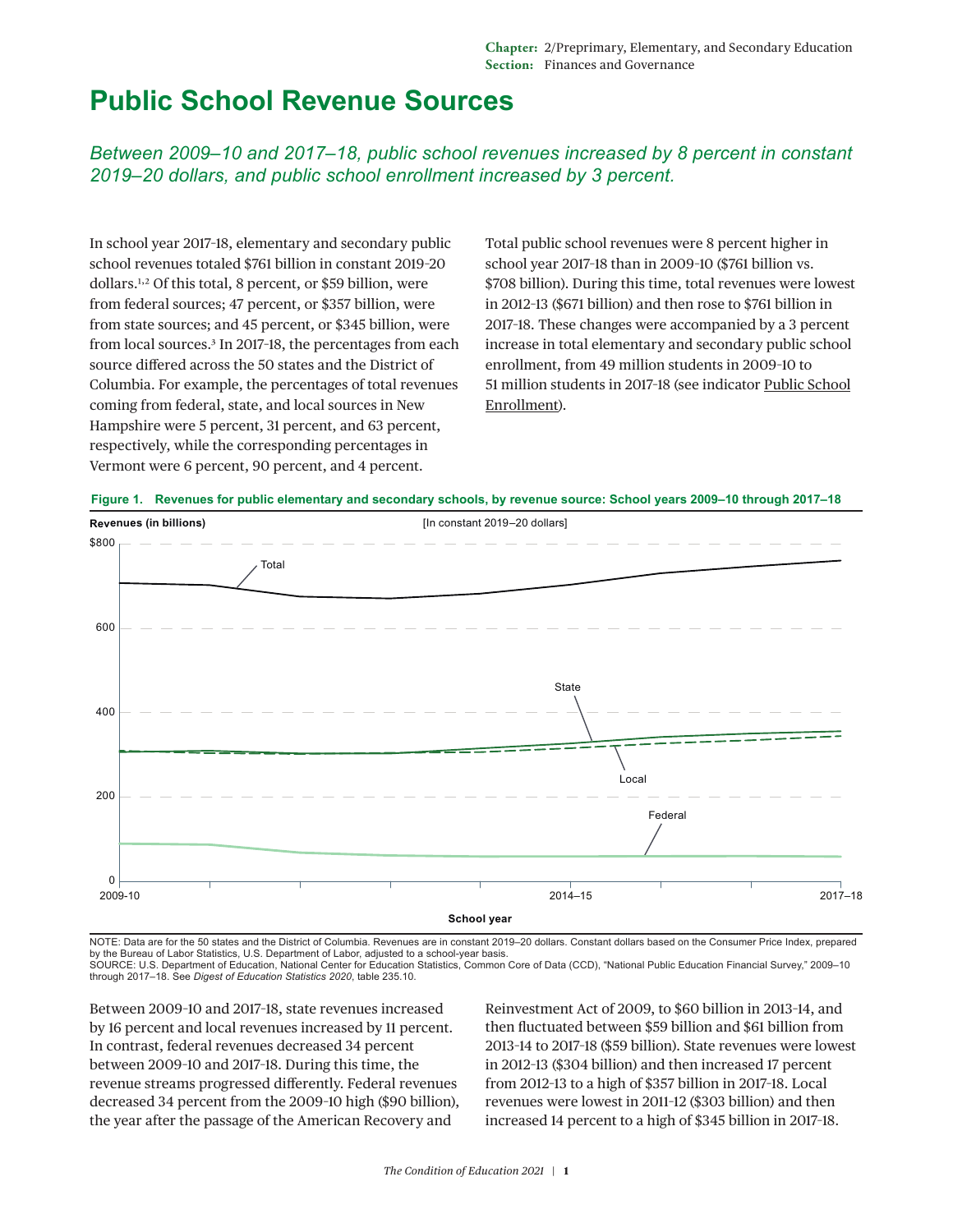In addition to the decrease in dollars received, revenues from federal sources also decreased as a percentage of total public school revenues from 2009–10 to 2017–18. Federal revenues accounted for 13 percent in 2009–10 and 2010–11 following the American Recovery and Reinvestment Act of 2009, and for 8 percent in 2017–18. Local sources accounted for 45 percent of total revenues from 2011–12 through 2017–18, which was higher than the percentages in 2009–10 and 2010–11. The percentage of total revenues coming from state sources increased between 2009–10 and 2017–18 (from 43 to 47 percent).

**Chapter:** 2/Preprimary, Elementary, and Secondary Education **Section:** Finances and Governance

In school year 2017–18, there were substantial variations across the states in the percentages of public school revenues coming from state, local, and federal sources. In 23 states, more than half of all revenues came from state governments, while in 17 states and the District of Columbia, more than half of all revenue came from local governments. In the remaining 10 states, no single revenue source comprised more than half of all revenues.





† Not applicable.

NOTE: All 50 states and the District of Columbia are included in the U.S. average, even though the District of Columbia does not receive any state revenue. The District of Columbia and Hawaii have only one school district each; therefore, the distinction between state and local revenue sources is not comparable to other states. Categorizations are based on unrounded percentages. Excludes revenues for state education agencies. SOURCE: U.S. Department of Education, National Center for Education Statistics, Common Core of Data (CCD), "National Public Education Financial Survey," 2017–18. See *Digest of Education Statistics 2020*, table 235.20.

In school year 2017–18, the percentages of public school revenues coming from state sources were highest in Vermont and Hawaii<sup>[4](#page-2-3)</sup> (90 percent each) and lowest in New Hampshire (31 percent) and Missouri and Nebraska (32 percent each). The percentages of revenues coming from federal sources were highest in Alaska (16 percent) and South Dakota and Mississippi (14 percent each) and lowest in New Jersey, New York, and Connecticut

(4 percent each). Among the 50 states, the percentages of revenues coming from local sources were highest in New Hampshire (63 percent) and Nebraska and Missouri (60 percent each) and lowest in Hawaii and Vermont (2 and 4 percent, respectively). In the District of Columbia, which does not receive any state revenue, 92 percent of all revenues were from local sources and the remaining 8 percent were from federal sources.